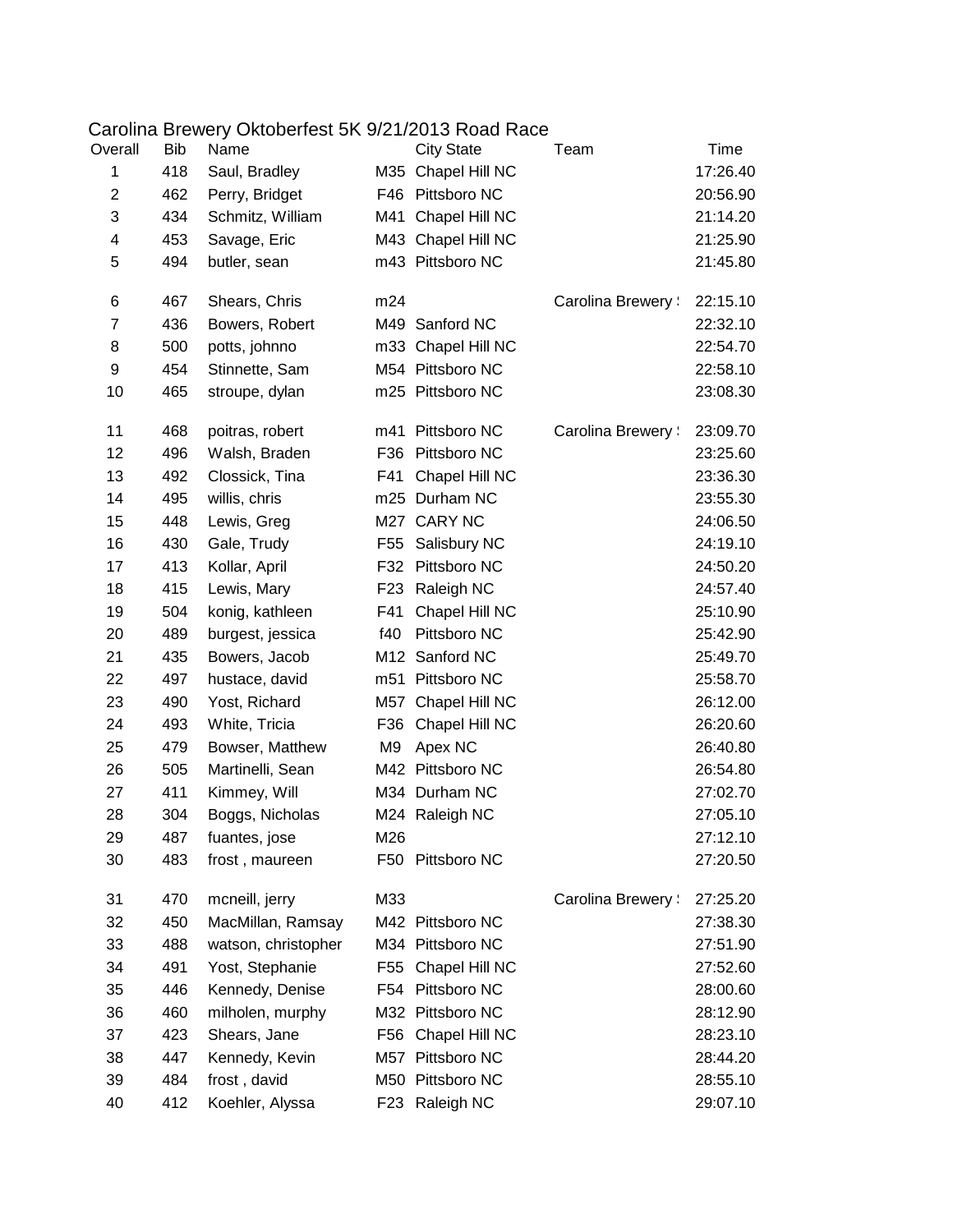| 41 | 461 | griffith, robin     |                 | F30 Pittsboro NC   |                  | 29:32.60 |
|----|-----|---------------------|-----------------|--------------------|------------------|----------|
| 42 | 466 | kaezor, nicholas    |                 | M24 Pittsboro NC   | Carolina Brewery | 29:34.30 |
| 43 | 410 | Kimmey, Laura       |                 | F30 Durham NC      |                  | 29:51.10 |
| 44 | 498 | frost, kevin        | M32             |                    |                  | 30:25.20 |
| 45 | 458 | whitt, terrie       | f53             | Pittsboro NC       |                  | 31:07.10 |
| 46 | 437 | Butts, Chris        |                 | M29 Pittsboro NC   |                  | 31:14.40 |
| 47 | 438 | Butts, Melody       |                 | F29 Pittsboro NC   |                  | 31:14.50 |
| 48 | 422 | Seyfried, Aaron     |                 | M24 Raleigh NC     |                  | 31:42.50 |
| 49 | 478 | Bowser, David       |                 | M44 Apex NC        |                  | 31:43.00 |
| 50 | 443 | Frost, Carlie       |                 | F24 Pittsboro NC   |                  | 31:51.10 |
| 51 | 457 | Sever, Adrianne     |                 | F37 Chapel Hill NC |                  | 32:29.90 |
| 52 | 455 | DeVries, Abigail    | F37             | Chapel Hill NC     |                  | 32:30.50 |
| 53 | 464 | Fisher, Carl        |                 | M51 Pittsboro NC   |                  | 32:37.60 |
| 54 | 449 | MacMillan, Leah     | F40             | Pittsboro NC       |                  | 32:44.60 |
| 55 | 452 | Poirier, Phil       |                 | M24 Pittsboro NC   |                  | 33:07.80 |
| 56 | 480 | Bowser, Stephanie   |                 | F42 Apex NC        |                  | 33:14.00 |
| 57 | 502 | kost, grace         | F <sub>23</sub> |                    |                  | 33:28.00 |
| 58 | 501 | kost, daniel        | M28             |                    |                  | 33:28.30 |
| 59 | 439 | Carpenter, Kimberly |                 | F32 Pittsboro NC   |                  | 34:31.80 |
| 60 | 442 | Carpenter, Thomas   |                 | M33 Pittsboro NC   |                  | 34:34.40 |
| 61 | 476 | Owen, Edward        |                 | M67 Chapel Hill NC |                  | 35:14.60 |
| 62 | 417 | maxwell, chip       |                 | m57 Chapel Hill NC |                  | 35:24.10 |
| 63 | 268 | Barnett, Shari      |                 | F54 Pittsboro NC   |                  | 35:36.90 |
| 64 | 433 | Rogerson, Sara Ann  | F <sub>9</sub>  | Chapel Hill NC     |                  | 35:48.80 |
| 65 | 432 | Mandell, Rachel     |                 | F43 Chapel Hill NC |                  | 35:48.90 |
| 66 | 482 | height, lillian     | F39             | Durham NC          |                  | 36:07.20 |
| 67 | 477 | martin, mary jane   | F26             | Raleigh NC         |                  | 36:49.30 |
| 68 | 381 | griffin, carrie     | F40             | Pittsboro NC       |                  | 36:50.30 |
| 69 | 451 | Mason, Sarah        | F13             | Siler City NC      |                  | 37:18.40 |
| 70 | 445 | Haithcox, Janet     | F48             | Siler City NC      |                  | 37:18.70 |
| 71 | 472 | mills, katie        |                 | F16 Pittsboro NC   |                  | 37:26.20 |
| 72 | 486 | goldston, torace    | M24             |                    |                  | 37:27.60 |
| 73 | 414 | Lauterborn, Robert  |                 | M77 Chapel Hill NC |                  | 37:55.70 |
| 74 | 424 | Shears, Stephen     |                 | M59 Chapel Hill NC |                  | 37:57.10 |
| 75 | 503 | Scott, Jennifer     | f41             | Pittsboro NC       |                  | 38:10.80 |
| 76 | 444 | Greene, Bailey      | F <sub>23</sub> | Raleigh NC         |                  | 39:22.20 |
| 77 | 426 | Strassel, Mary      | F36             | Pittsboro NC       |                  | 40:16.40 |
| 78 | 456 | geeson, devinn      | f44             | Chapel Hill NC     |                  | 43:04.30 |
| 79 | 416 | Maxwell, Charlotte  | F55             | Chapel Hill NC     |                  | 43:39.90 |
| 80 | 360 | Englund, Max        | F32             | Chapel Hill NC     |                  | 43:51.90 |
| 81 | 475 | michenfelder, abby  | F <sub>26</sub> |                    |                  | 45:18.30 |
| 82 | 473 | duckworth, heather  |                 | F30 Pittsboro NC   |                  | 45:18.50 |
| 83 | 459 | goans, lisa         |                 | F54 Moncure NC     |                  | 46:27.70 |